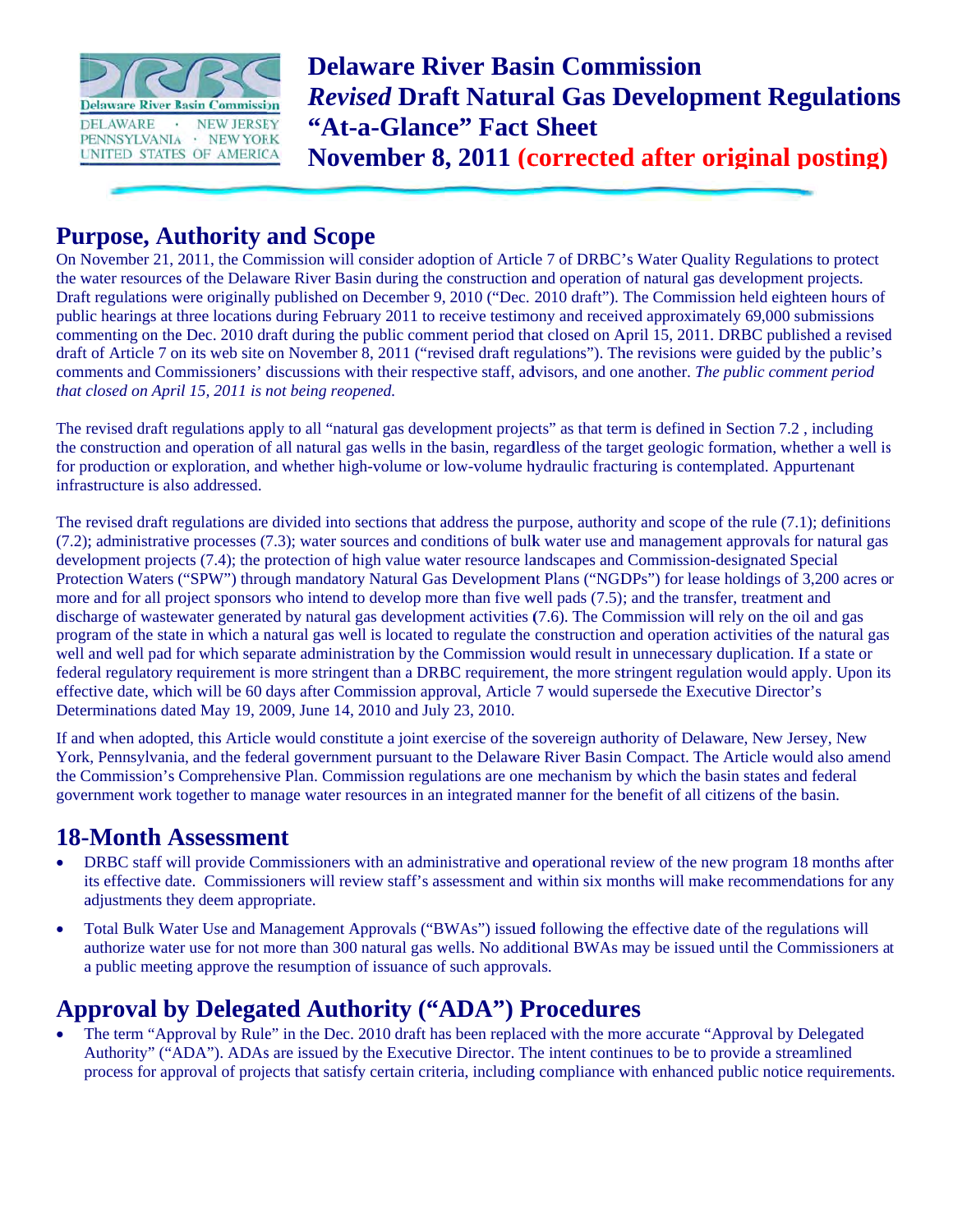# **Approval of Water Sources**

- All water sources within the basin used for natural gas development activities must have Commission approval.
- Sources previously approved by DRBC that have excess allocations may supply in-basin natural gas development projects within the same state without any additional DRBC approval.
- New withdrawals and existing sources that require increases in their allocations must receive Commission approval in the form of a docket or protected area permit before serving natural gas development activities.
- In order to encourage the use of sources other than fresh water for hydraulic fracturing of natural gas wells, the revised draft regulations provide for ADAs for the diversion into the basin (importation) of non-contact cooling water, treated wastewater that meets certain criteria, mine drainage water, and recovered flowback and production water (if within the same state) to be used in hydraulic fracturing.

# **Bulk Water Use and Management Approval ("BWA")**

- DRBC will rely on state regulatory requirements for the construction and operation of individual natural gas wells and well pads.
- Project sponsors of all natural gas development projects located in the basin must obtain a Commission-issued BWA for each natural gas well pad and each project consisting of the hydrostatic testing of natural gas gathering lines or transmission lines. Such approvals will ordinarily be in the form of an ADA issued to the natural gas development project sponsor; however, a docket issued by the Commissioners would be required for projects proposed to be located in: (1) management areas of the National Park Service (NPS) or other areas in which the NPS or other federal agencies have management interest; and (2) the watersheds draining to New York City's Delaware Basin reservoirs. A variance also would be required in the Upper Delaware Scenic and Recreational River corridor.
- A BWA must be in place before water from any source whether inside or outside the basin is used for natural gas development activities and before the project sponsor commences well pad construction (including initiation of site disturbance), or begins operation of a pre-existing natural gas well pad or natural gas well. The Commission anticipates concurrent review by states for all necessary state approvals, although a state may issue permits first if it chooses to do so.
- Most of the conditions proposed for natural gas well pads in the Dec. 2010 draft, including siting and setback restrictions, are included in the revised draft regulations as requirements of a BWA. Additional setbacks or best management practices may be required to protect public drinking water systems or water supply reservoirs and in watersheds of waterbodies designated by DRBC as Special Protection Waters, by Pennsylvania as "high quality waters" or "exceptional value waters", or by New York for extra protection.
- Mandatory surface water sampling will be performed by the Commission before and after well pad construction, each well stimulation, and annually thereafter, unless the project sponsor elects and is approved to perform this work. DRBC also will undertake a regional ambient surface water monitoring program.
- The revised draft regulations require pre- and annual post-construction groundwater sampling reports as a condition of the BWA for all natural gas well pad projects, not just for high-volume hydraulic fracturing projects as in the Dec. 2010 draft.
- To encourage the use of sources other than fresh water for hydraulic fracturing, each BWA will contain a standard condition providing that if the source project and the receiving project are located within the basin and within the same state, reuse of flowback and production water may be undertaken in compliance with conditions of the approval issued by the host state.
- Flowback and production water proposed to be used to fracture natural gas wells within the basin but in a different state or to be diverted out of the basin will continue to require express-approval by-either an ADA issued by the Executive Director. (for re-use in the basin in a different state) or by the Commissioners (for out-of-basin diversions).
- In a change from the Dec. 2010 draft, the revised draft regulations place on the user rather than on the withdrawer the responsibility for metering and reporting water usage for natural gas development projects, and for the tracking of water and wastewater.
- The Commission will maintain an Approved List of Water Sources ("ALWS") for each natural gas development project sponsor that receives one or more BWAs for projects in the basin. A project sponsor may take the quantity of water allocated by a BWA from any source or combination of sources on its ALWS and may not use water from any source not included on its ALWS.